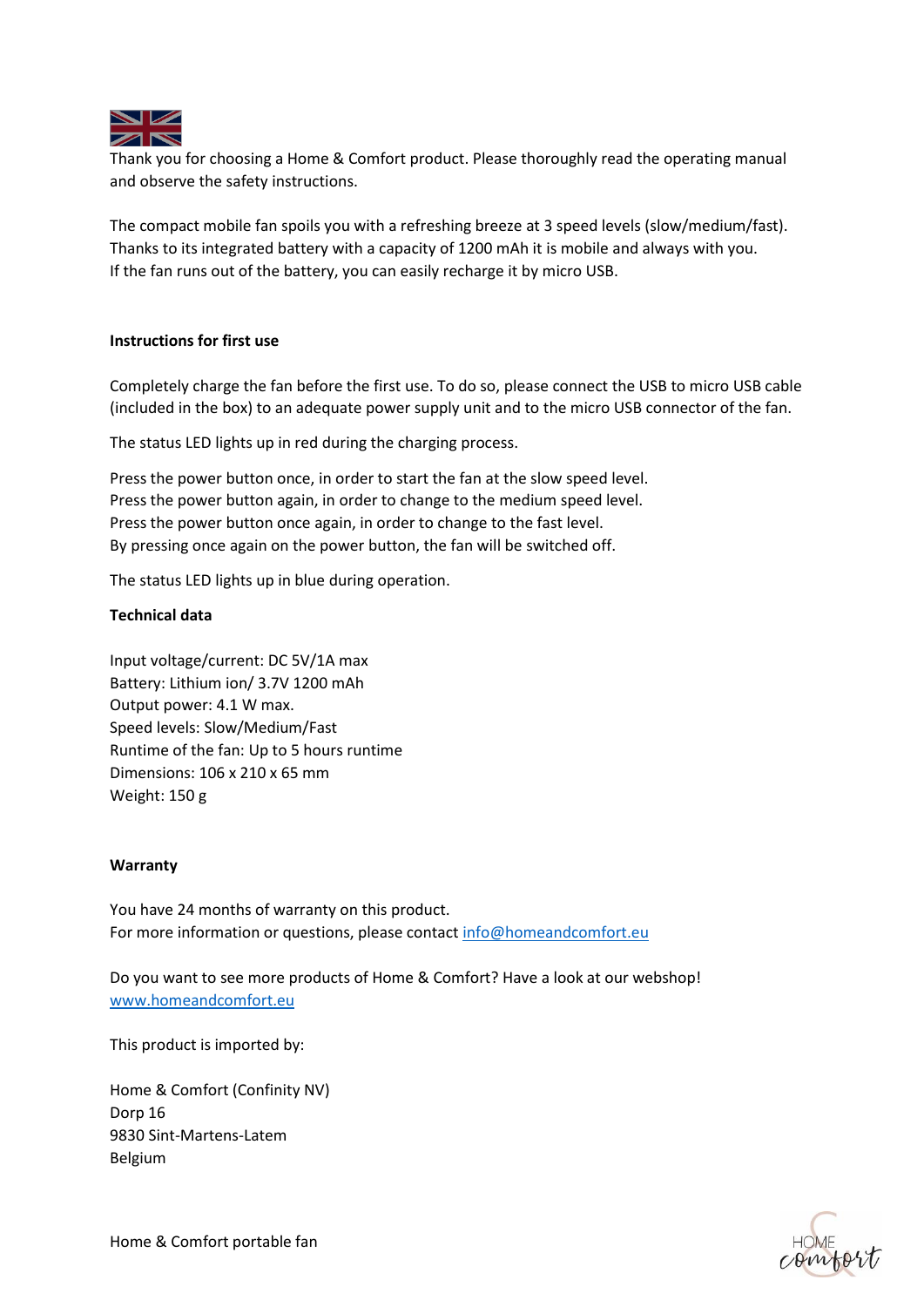Dank u voor het kiezen van een Home & Comfort product. Lees de handleiding zorgvuldig door en neem de veiligheidsinstructies in acht.

De compacte mobiele ventilator verwent u met een verfrissend briesje op 3 snelheden (langzaam/gemiddeld/snel). Dankzij de ingebouwde batterij met een capaciteit van 1200 mAh is deze mobiel en altijd bij u.

Als de ventilator leeg is dan kunt u deze eenvoudig opladen via micro-USB.

# **Instructies voor het eerste gebruik**

Laad voor het eerste gebruik de ventilator volledig op. Sluit hiervoor de USB-naar-micro-USB-kabel (meegeleverd in de doos) aan op een geschikte voedingseenheid en op de micro-USB-connector van de ventilator.

Tijdens het laadproces brandt de status-LED rood.

Druk eenmaal op de aan/uit-knop om de ventilator op het lage snelheid te starten. Druk nogmaals op de aan/uit-knop om naar het gemiddelde snelheid te gaan. Druk nogmaals op de aan/uit-knop om naar naar snel te gaan. Door nogmaals op de aan/uit-knop te drukken wordt de ventilator uitgeschakeld.

De status-LED licht tijdens de werking blauw op.

# **Technische gegevens**

Ingangsspanning/stroom: DC 5V / 1A max Batterij: lithium-ion / 3.7 V 1200 mAh Uitgangsvermogen: 4.1 W max. Snelheidsniveaus: Langzaam/Gemiddeld/Snel Werktijd van de ventilator: tot 5 uur Afmetingen: 106 x 210 x 65 mm Netto gewicht: 150 g

### **Garantie**

U heeft 24 maanden garantie op dit product. Neem voor meer informatie of vragen contact op met [info@homeandcomfort.eu](mailto:info@homeandcomfort.eu)

Wilt u meer producten van Home & Comfort zien? Neem dan een kijkje in onze webshop! [www.homeandcomfort.eu](http://www.homeandcomfort.eu/)

Dit product is geïmporteerd door: Home & Comfort (Confinity NV) Dorp 16 9830 Sint-Martens-Late Belgi

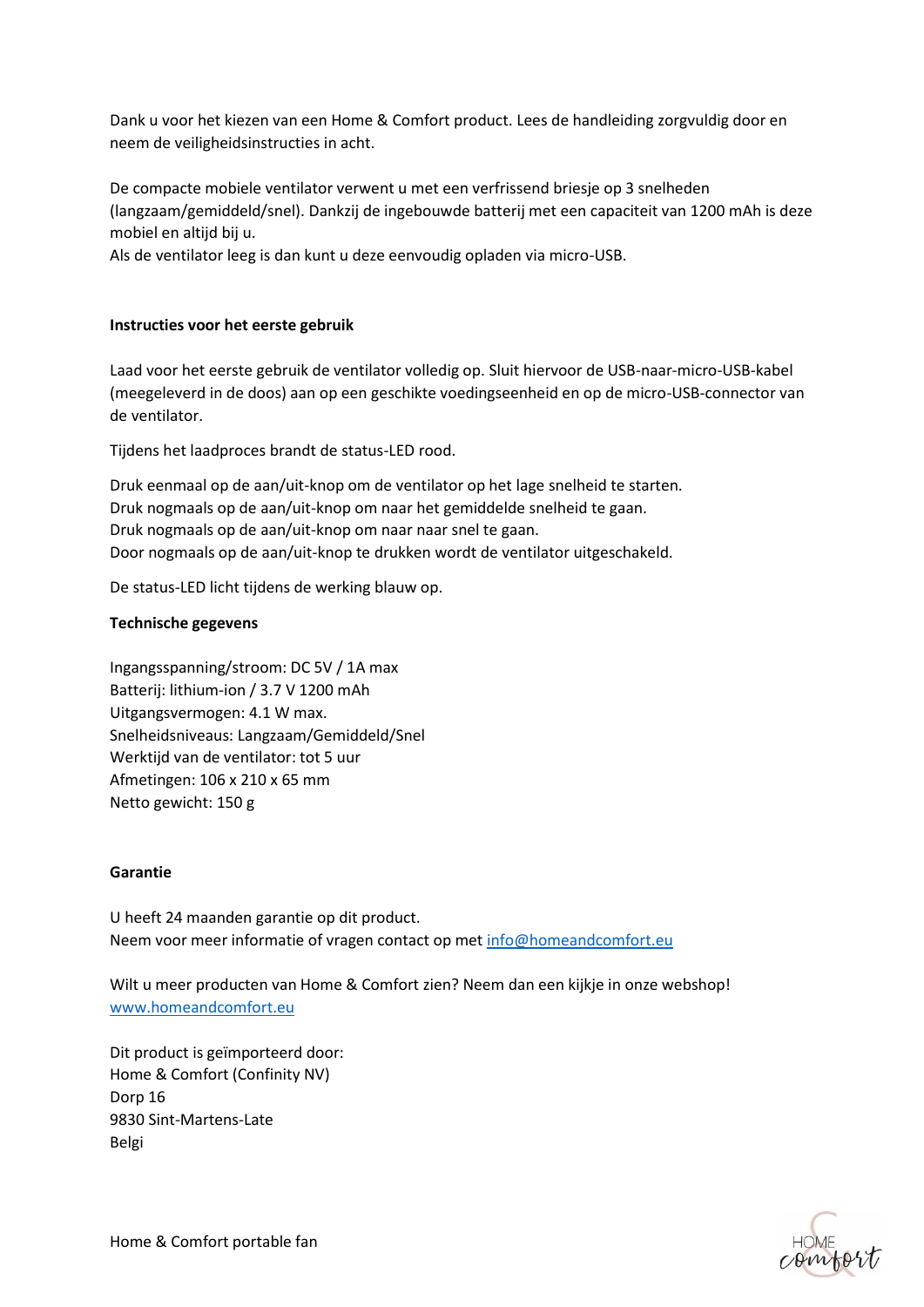Merci d'avoir choisi un produit Home & Comfort. Veuillez lire attentivement le manuel d'utilisation et respecter les consignes de sécurité.

Le ventilateur mobile compact vous offre une brise rafraîchissante à 3 niveaux de vitesse (lente / moyenne / rapide). Grâce à sa batterie intégrée d'une capacité de 1200 mAh, il est mobile et peut être toujours avec vous.

Si le ventilateur est à court de batterie, vous pouvez facilement le recharger par micro USB.

# **Consignes pour une première utilisation**

Chargez complètement le ventilateur avant la première utilisation. Pour ce faire, veuillez connecter le câble USB - micro USB (inclus dans la boîte) à une alimentation adéquate et au connecteur micro USB du ventilateur.

La DEL de statut s'allume en rouge pendant le processus de charge.

Appuyez une fois sur le bouton d'alimentation pour démarrer le ventilateur à vitesse lente.

Appuyez de nouveau sur le bouton d'alimentation pour passer en vitesse moyenne.

Appuyez de nouveau sur le bouton d'alimentation pour passer en vitesse rapide.

En appuyant de nouveau sur le bouton d'alimentation, le ventilateur s'éteint.

La DEL de statut s'allume en bleu pendant le fonctionnement.

# **Données techniques**

Tension / Courant d'entrée : DC 5V / 1A max Batterie : Ion Lithium / 3,7 V ; 1200 mAh Puissance de sortie : 4,1 W max. Niveaux de vitesse : lente / moyenne / rapide Autonomie du ventilateur : jusqu'à 5 heures d'autonomie Dimensions : 106 x 210 x 65 mm Poids : 150 g

### **Garantie**

Vous disposez de 24 mois de garantie sur ce produit. Pour plus d'informations ou pour toute question, veuillez contacter [info@homeandcomfort.eu](mailto:info@homeandcomfort.eu)

Vous désirez découvrir davantage de produits de Home & Comfort ? Jetez un œil à notre boutique en ligne ! [www.homeandcomfort.eu](http://www.homeandcomfort.eu/)

Ce produit est importé par :

Home & Comfort (Confinity NV) Dorp 16 9830 Sint-Martens-Latem Belgique

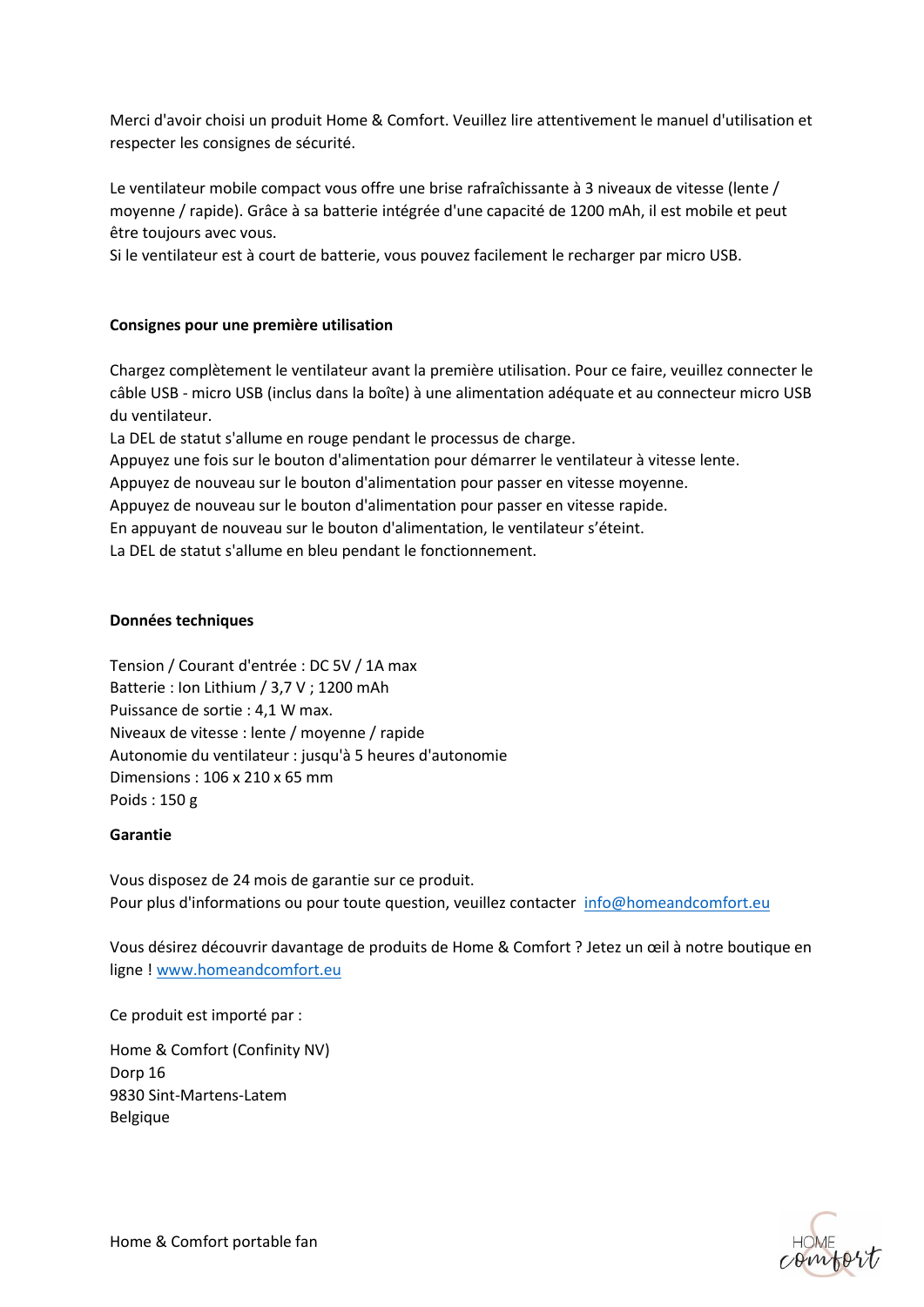Vielen Dank, dass Sie sich für ein Home & Comfort-Produkt entschieden haben. Bitte lesen Sie die Bedienungsanleitung sorgfältig durch und beachten Sie die Sicherheitshinweise.

Der kompakte mobile Lüfter verwöhnt Sie mit einer erfrischenden Brise bei 3 Geschwindigkeitsstufen (langsam/ mittel/ schnell). Dank des integrierten Akkus mit einer Kapazität von 1200 mAh ist es mobil und immer bei Ihnen.

Wenn der Akku des Lüfters leer ist, können Sie ihn problemlos über Micro-USB aufladen.

# **Anleitung zur ersten Verwendung**

Laden Sie den Lüfter vor dem ersten Gebrauch vollständig auf. Schließen Sie dazu das USB zum Micro-USB-Kabel (im Lieferumfang enthalten) an ein geeignetes Netzteil und an den Micro-USB-Anschluss des Lüfters an.

Das LED-Licht leuchtet während des Ladevorgangs rot.

Drücken Sie den Netzschalter einmal, um den Lüfter mit langsamer Geschwindigkeit zu starten. Drücken Sie den Netzschalter erneut, um zur mittleren Geschwindigkeitsstufe zu wechseln. Drücken Sie den Netzschalter erneut, um zur schnellen Stufe zu wechseln. Durch erneutes Drücken des Netzschalters wird der Lüfter ausgeschaltet.

Das LED-Licht leuchtet während des Betriebs blau.

## **Technische Daten**

Eingangsspannung/ -strom: DC 5V/ 1A max Batterie: Lithium-Ionen/ 3,7 V 1200 mAh Ausgangsleistung: 4,1 W max. Geschwindigkeitsstufen: Langsam/ Mittel/ Schnell Laufzeit des Lüfters: Bis zu 5 Stunden Laufzeit Abmessungen: 106 x 210 x 65 mm Gewicht: 150 g

### **Garantie**

Sie haben 24 Monate Garantie auf dieses Produkt. Für weitere Informationen oder Fragen wenden Sie sich bitte a[n info@homeandcomfort.eu](mailto:info@homeandcomfort.eu)

Möchten Sie weitere Produkte von Home & Comfort sehen? Schauen Sie sich unseren Webshop an! [www.homeandcomfort.eu](http://www.homeandcomfort.eu/)

Dieses Produkt wird importiert von:

Home & Comfort (Confinity NV) Dorp 16 9830 Sint-Martens-Latem Belgien

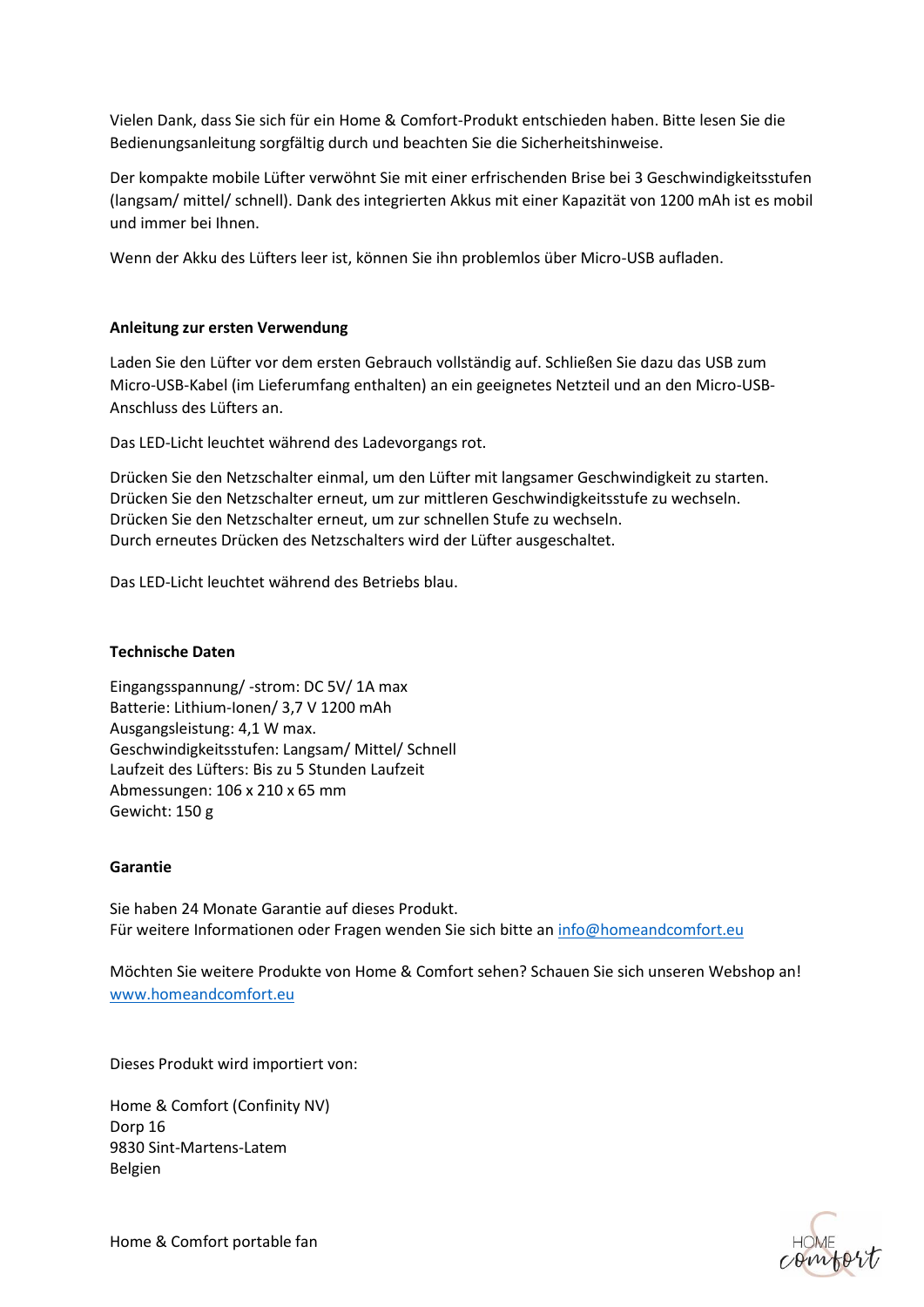Muchas gracias por elegir un producto de Home & Comfort. Lea todo el manual de funcionamiento y siga las instrucciones de seguridad.

El ventilador compacto portátil lo mima con una brisa refrescante a tres niveles de velocidad (bajo/medio/rápido). Gracias a su batería integrada con capacidad de 1200 mAh es portátil y lo acompaña a todas partes.

Si se descarga la batería del ventilador, la puede recargar fácilmente con un cable micro USB.

#### **Instrucciones para el primer uso**

Cargue completamente el ventilador antes del primer uso. Para hacerlo, conecte el cable micro USB (incluido en la caja) a una unidad de alimentación adecuada y al conector micro USB del ventilador.

Las luces LED de estado se encienden en rojo durante el proceso de carga.

Pulse el botón de encendido una vez, para poner en marcha el ventilador a la velocidad baja. Vuelva a pulsar el botón de encendido, para cambiar la velocidad a media. Pulse el botón de encendido de nuevo, para cambiar a la velocidad alta.

Al pulsar una vez más el botón de encendido, el ventilador se apaga.

Las luces LED de estado se encienden en azul durante el funcionamiento.

#### **Datos técnicos**

Tensión de alimentación/corriente: DC 5V/1A máx. Batería: ion de litio/ 3.7V 1200 mAh Potencia de salida: 4.1 W máx. Niveles de velocidad: Bajo/medio/alto Tiempo de funcionamiento: hasta cinco horas Dimensiones: 106 x 210 x 65 mm Peso: 150 g

#### **Garantía**

Usted cuenta con 24 meses de garantía para este producto. Para encontrar más información o si tiene preguntas, contacte a [info@homeandcomfort.eu](mailto:info@homeandcomfort.eu)

¿Quiere ver más productos de Home & Comfort? ¡Visite nuestra tienda virtual! [www.homeandcomfort.eu](http://www.homeandcomfort.eu/)

Este producto es importado por:

Home & Comfort (Confinity NV) Dorp 16 9830 Sint-Martens-Latem Bélgica

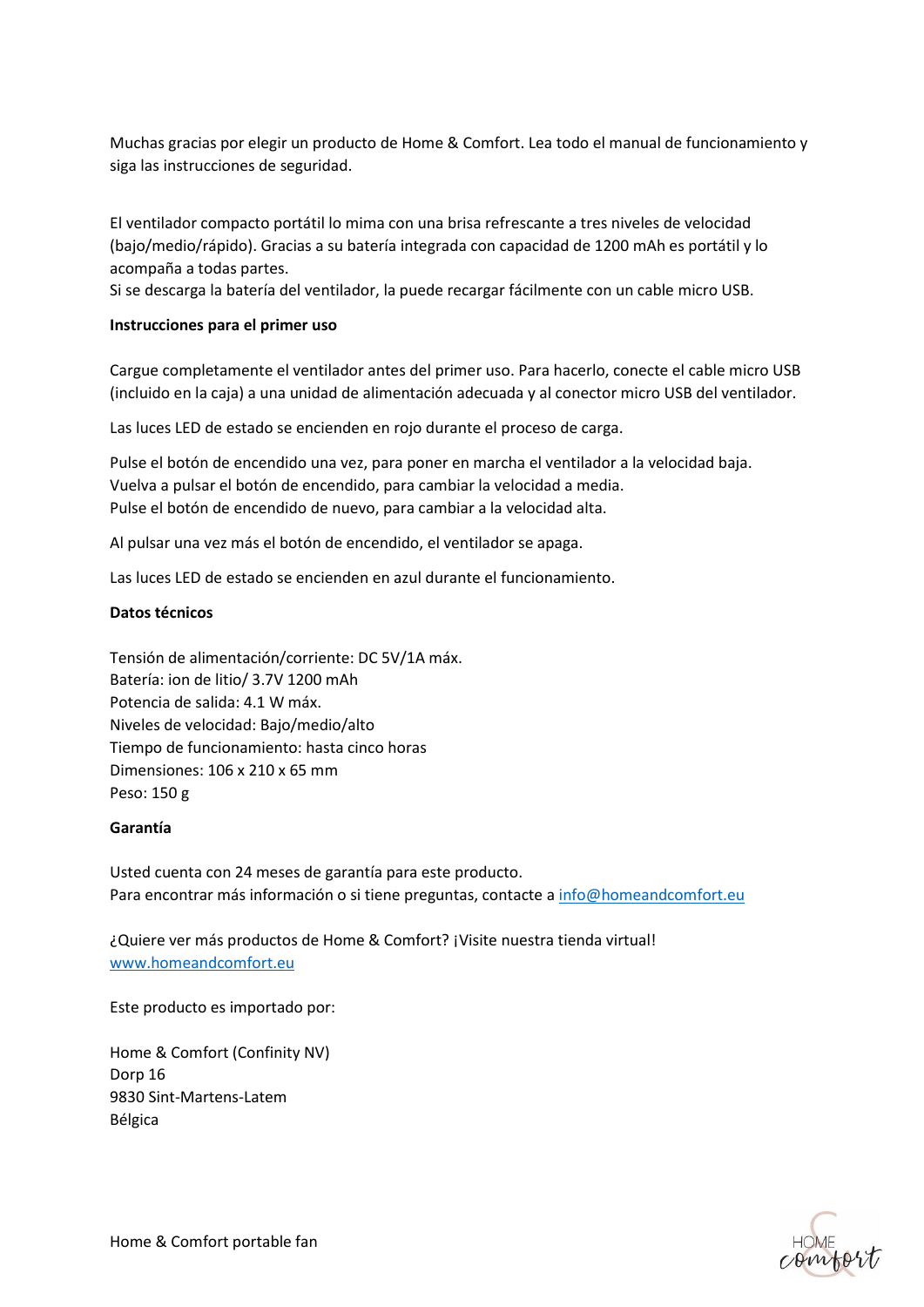Grazie per aver acquistato questo prodotto della Home & Comfort. Si prega di leggere con attenzione il manuale operativo e di rispettare le istruzioni di sicurezza.

Questo ventilatore portatile compatto fornisce una brezza rinfrescante ed è dotato di 3 velocità (bassa/media/alta). Grazie alla batteria integrata dalla capacità di 1200 mAh è un dispositivo mobile e facile da portare con sé.

È possibile ricaricare facilmente la batteria utilizzando la porta micro-USB.

# **Istruzioni per il primo utilizzo**

Caricare completamente il ventilatore prima del primo utilizzo. Per fare questo collegare il cavo micro-USB incluso nella consegna ad una fonte di alimentazione adeguata e alla porta micro-USB presente sul ventilatore.

La spia luminosa a LED si accende con un colore rosso durante la fase di ricarica.

Premere il pulsante di accensione una volta per avviare il ventilatore a bassa velocità. Premere il pulsante di accensione una seconda volta per passare alla velocità media. Premere il pulsante di accensione una terza volta per passare alla velocità alta. Se si preme ulteriormente il pulsante di accensione il ventilatore si spegne.

La spia luminosa a LED si accende con un colore blu durante il funzionamento.

# **Dati tecnici**

Tensione/corrente di ingresso DC 5V/1A max Batteria: Ioni di litio/ 3,7V 1200 mAh Potenza di uscita: 4,1 W max. Livelli di velocità: Lenta/Media/Veloce Autonomia: Fino a 5 ore Dimensioni 106 x 210 x 65 mm Peso: 150 g

### **Garanzia**

Questo prodotto include una garanzia di 24 mesi. Per informazioni o domande scrivere all'indirizzo [info@homeandcomfort.eu](mailto:info@homeandcomfort.eu)

Siete interessati agli altri prodotti della Home & Comfort? Date un'occhiata al nostro negozio web! [www.homeandcomfort.eu](http://www.homeandcomfort.eu/)

Questo prodotto è importato da:

Home & Comfort (Confinity NV) Dorp 16 9830 Sint-Martens-Latem

Belgio

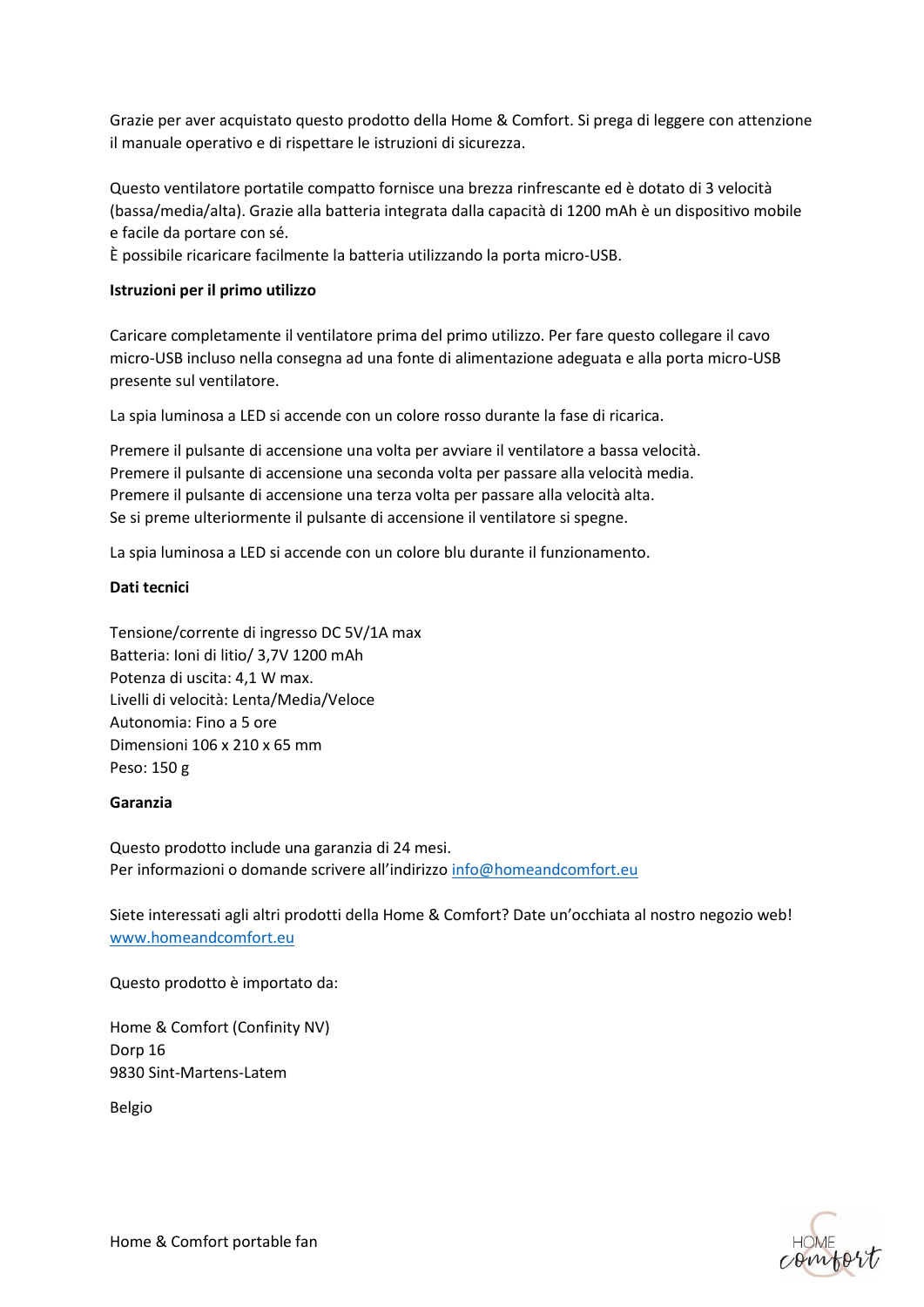Dziękujemy za wybranie produktu Home & Comfort. Proszę dokładnie przeczytać instrukcję obsługi i przestrzegać wskazówek bezpieczeństwa.

Kompaktowy przenośny wentylator rozpieszcza Cię orzeźwiającym wiatrem przy 3 poziomach prędkości (wolny/ średni/ szybki). Dzięki zintegrowanemu akumulatorowi o pojemności 1200 mAh jest mobilny i zawsze przy Tobie.

Jeśli w wentylatorze wyczerpie się akumulator, możesz go łatwo naładować przez micro USB.

# **Instrukcje pierwszego użycia**

Całkowicie naładuj wentylator przed pierwszym użyciem. Aby to zrobić, podłącz kabel USB do kabla micro USB (dołączony do zestawu) do odpowiedniego zasilacza i złącza micro USB wentylatora.

Dioda LED świeci na czerwono podczas ładowania.

Naciśnij przycisk zasilania jeden raz, aby uruchomić wentylator na niskim poziomie prędkości.

Naciśnij ponownie przycisk zasilania, aby przejść do średniego poziomu prędkości.

Naciśnij przycisk zasilania jeszcze raz, aby przejść do szybkiego poziomu.

Ponowne naciśnięcie przycisku zasilania spowoduje wyłączenie wentylatora.

Dioda LED świeci na niebiesko podczas pracy.

# **Dane techniczne**

Napięcie wejściowe/ prąd: DC 5 V / 1A maks.

Bateria: litowo-jonowa/ 3,7 V 1200 mAh

Moc wyjściowa: maks. 4,1 W

Poziomy prędkości: wolno/ średnio/ szybko

Czas pracy wentylatora: do 5 godzin pracy

Wymiary: 106 x 210 x 65 mm

Waga: 150 g

### **Gwarancja**

Na ten produkt masz 24 miesiące gwarancji.

Aby uzyskać więcej informacji lub w przypadku pytań, prosimy o kontakt [info@homeandcomfort.eu](mailto:info@homeandcomfort.eu)

Chcesz zobaczyć więcej produktów Home & Comfort? Zajrzyj do naszego sklepu internetowego! [www.homeandcomfort.eu](http://www.homeandcomfort.eu/)

Ten produkt jest importowany przez:

Home & Comfort (Confinity NV)

Dorp 16

9830 Sint-Martens-Latem

Belgia